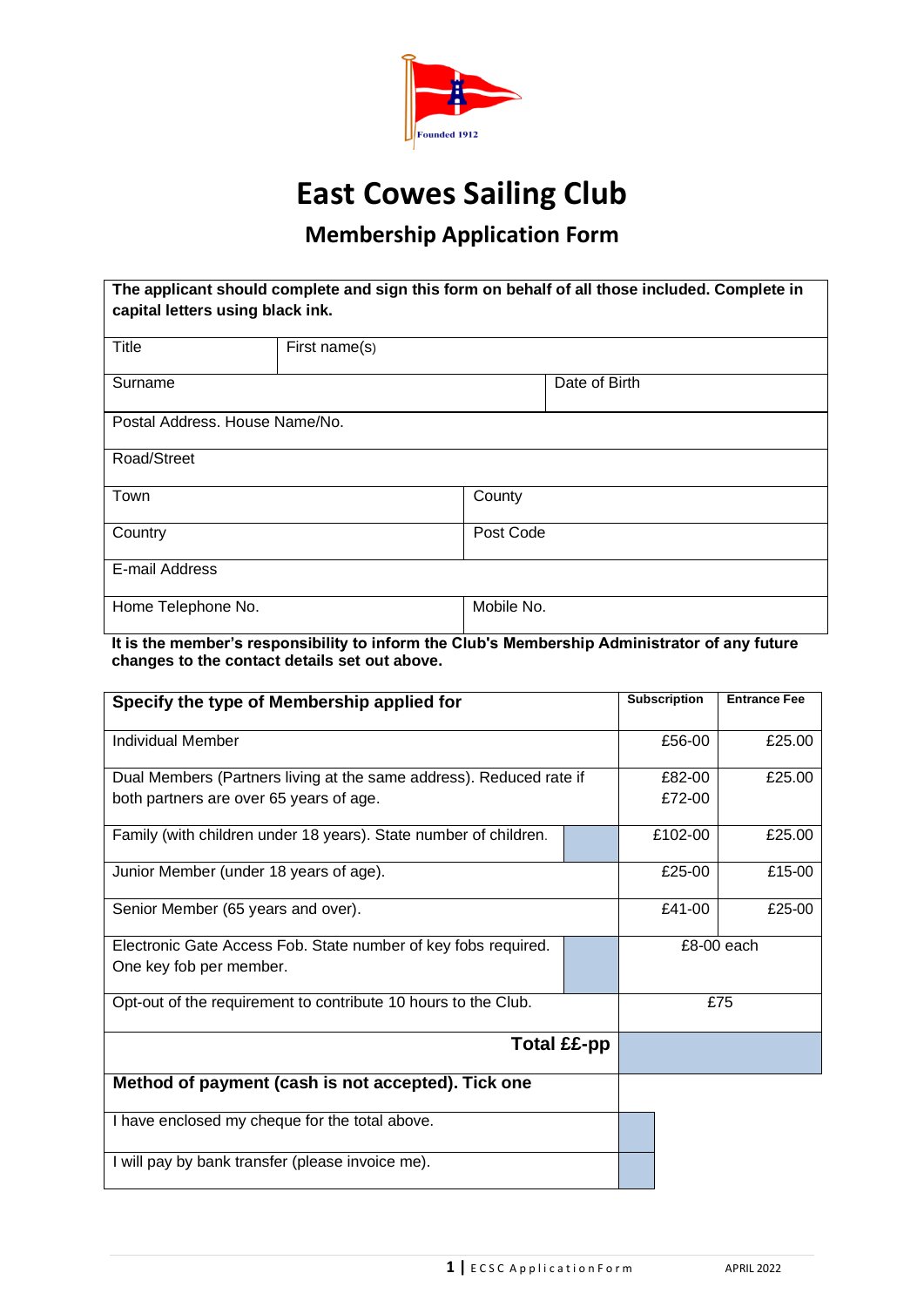| Additional Family Member(s) to be included, (children and/or partner). |                                                                                                                             |                        |               |  |  |  |
|------------------------------------------------------------------------|-----------------------------------------------------------------------------------------------------------------------------|------------------------|---------------|--|--|--|
| <b>Title</b>                                                           | <b>First Name</b>                                                                                                           | <b>Surname</b>         | Date of Birth |  |  |  |
|                                                                        |                                                                                                                             |                        |               |  |  |  |
|                                                                        |                                                                                                                             |                        |               |  |  |  |
|                                                                        |                                                                                                                             |                        |               |  |  |  |
|                                                                        |                                                                                                                             |                        |               |  |  |  |
|                                                                        |                                                                                                                             |                        |               |  |  |  |
|                                                                        |                                                                                                                             |                        |               |  |  |  |
|                                                                        |                                                                                                                             |                        |               |  |  |  |
|                                                                        | Club Support Duties; please select the type of duty or duties you are able and willing to                                   |                        |               |  |  |  |
|                                                                        | undertake. All primary members are required to contribute 10 hours to the club each year (or opt to                         |                        |               |  |  |  |
|                                                                        | pay a levy of £75). A primary member is the signatory to the application form in the case of Dual or<br>Family memberships. |                        |               |  |  |  |
|                                                                        |                                                                                                                             |                        |               |  |  |  |
|                                                                        | Tick or specify as appropriate:                                                                                             |                        |               |  |  |  |
|                                                                        | Yard clean-up                                                                                                               |                        |               |  |  |  |
|                                                                        | Cleaning: Centenary Room and/or Facilities Block.                                                                           |                        |               |  |  |  |
|                                                                        | <b>Helping to run social activities.</b>                                                                                    |                        |               |  |  |  |
|                                                                        |                                                                                                                             |                        |               |  |  |  |
|                                                                        | Yard duties; for example, launching, moving and recovering boats.                                                           |                        |               |  |  |  |
|                                                                        | <b>Slipway cleaning</b>                                                                                                     |                        |               |  |  |  |
|                                                                        | <b>Pontoon cleaning</b>                                                                                                     |                        |               |  |  |  |
|                                                                        | General maintenance (please specify any special skill for example:                                                          |                        |               |  |  |  |
|                                                                        | painting/carpentry/electrical/plumbing and so on).                                                                          |                        |               |  |  |  |
|                                                                        | Thursday evening racing/Club Regatta (including escort boat and line duties).                                               |                        |               |  |  |  |
|                                                                        | Helping to run fishing competitions.                                                                                        |                        |               |  |  |  |
|                                                                        | Helping to run sail/power rallies.                                                                                          |                        |               |  |  |  |
|                                                                        | <b>Dinghy Park maintenance</b>                                                                                              |                        |               |  |  |  |
|                                                                        | Boating Interest(s) - tick or specify as appropriate:                                                                       |                        |               |  |  |  |
|                                                                        | Sailing (cruising).                                                                                                         | Sailing (racing).      |               |  |  |  |
|                                                                        | Fishing (non-competitive).                                                                                                  | Fishing (competitive). |               |  |  |  |
|                                                                        | <b>Social Member/Crewing</b>                                                                                                |                        |               |  |  |  |
| Other please specify:                                                  |                                                                                                                             |                        |               |  |  |  |
|                                                                        |                                                                                                                             |                        |               |  |  |  |
|                                                                        |                                                                                                                             |                        |               |  |  |  |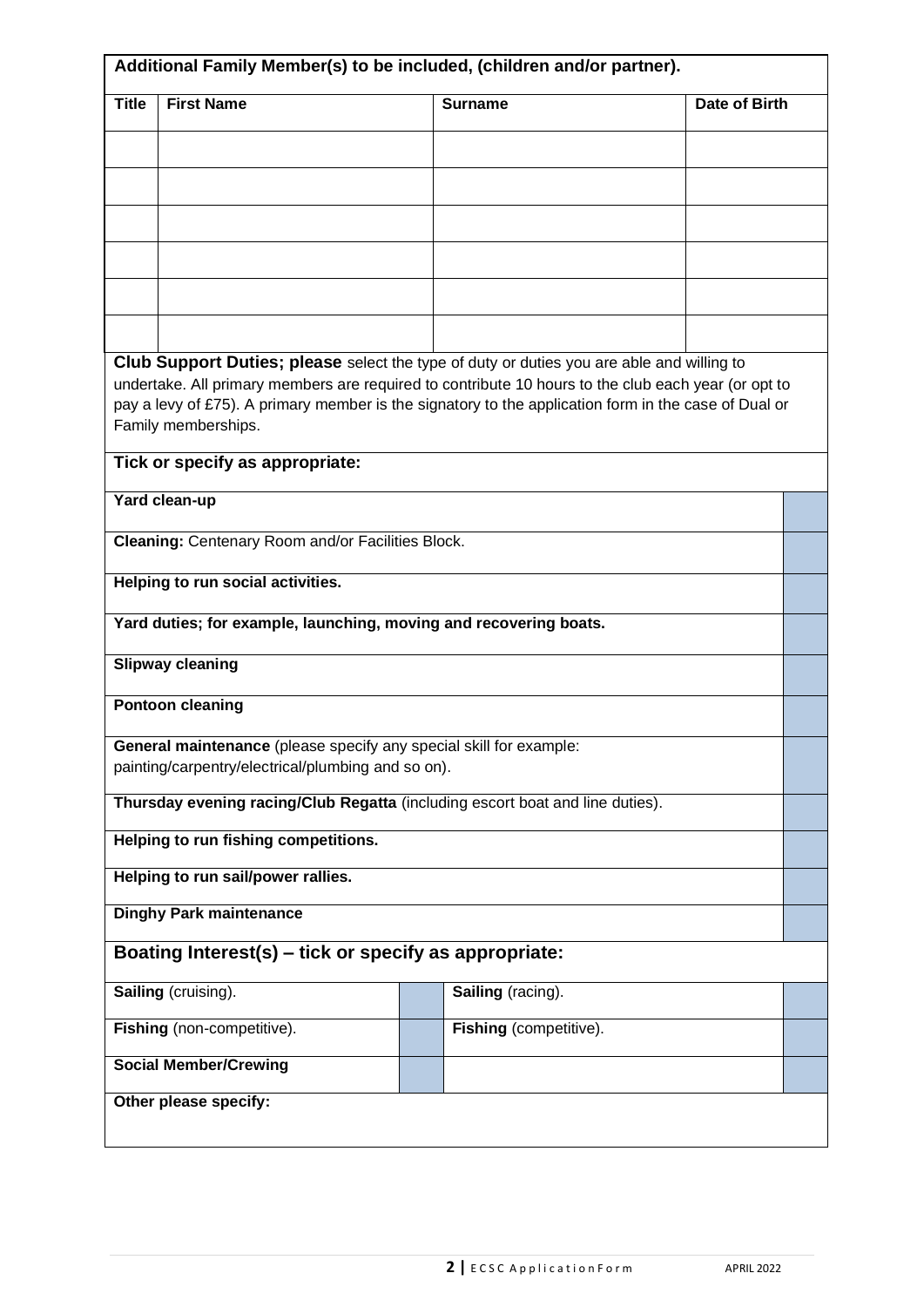#### **Declaration**

**Initial blue boxes to indicate that each section has been read and that you agree to abide by these requirements.**

**I/we have read and will abide by the Club Rules, By-Laws and Policies.**

**I/we are aware that Membership does not automatically guarantee/afford access to a Club mooring or storage facilities.**

**I/we are aware that Membership is probationary for the first year.**

**I/we are aware, that Membership must be renewed annually.**

#### **Data Protection**

The information you provide in this form will be used solely for dealing with you as a member of East Cowes Sailing Club.

The club has a Data Protection Policy which can be found on the club website. Your data will be stored and used in accordance with this policy.

The club may arrange for images to be taken of club activities and published in our newsletter, website or other media to inform the club membership or to promote the club.

By signing this application form you consent to the use of your data and images in accordance with the club's Data Protection Policy.

| This section must be completed before Committee Approval. |                   |                  |      |  |  |  |  |
|-----------------------------------------------------------|-------------------|------------------|------|--|--|--|--|
| Signature of Main Applicant (on behalf of all included).  | Date              |                  |      |  |  |  |  |
| <b>Sponsor; Full</b><br><b>Member only</b>                | <b>Print Name</b> | <b>Signature</b> | Date |  |  |  |  |
| <b>Flag Officer</b>                                       | <b>Print Name</b> | <b>Signature</b> | Date |  |  |  |  |